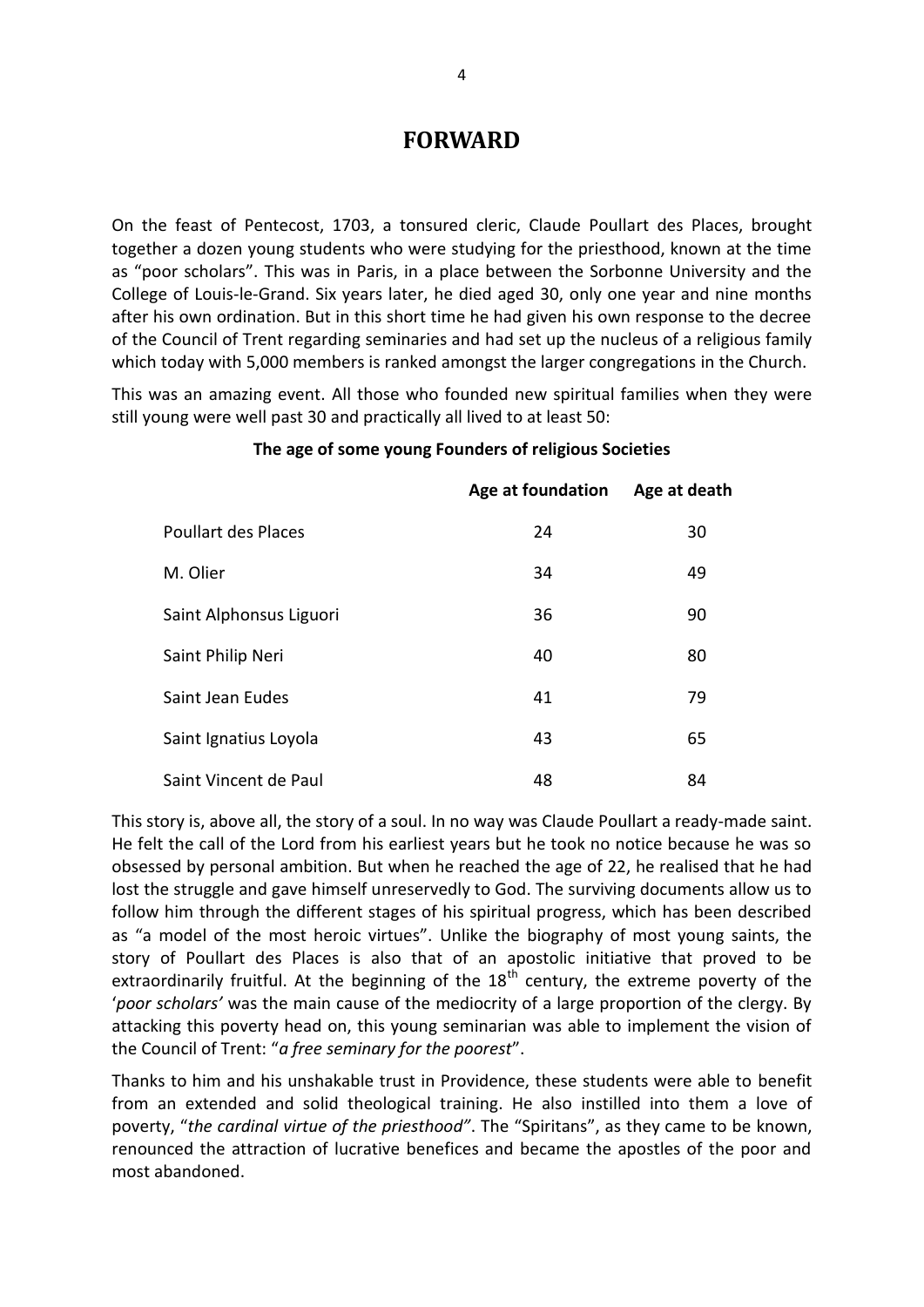From the early days, some of these students were drawn to the foreign missions, to the extent that by 1750, four of the six bishops of the *Society of Foreign Mission* were Spiritans*.*  Before the end of the same century, Rome had asked the Congregation of the Holy Spirit to take over responsibility for the Apostolic Prefectures of Saint Pierre and Miquelon, French Guyana and Saint Louis in Senegal. By this dedication to the most abandoned people of the black races, they were unknowingly preparing for that moment, chosen by Providence, when the members of the Society of the Holy Heart of Mary, founded by François Libermann to work for the black people, would amalgamate with the Spiritans. Libermann subsequently became the  $10^{th}$  successor of Poullart des Places and died in 1852.

The influence of the founder of the Congregation of the Holy Spirit was also felt by other religious families. His close friend, Saint Louis Grignion de Montfort, was inspired by him to found the Company of Mary which, until the mid- $18<sup>th</sup>$  century, was known as the Missionary Priests of the Holy Spirit. The Daughters of the Holy Spirit were founded by René Allenou de la Ville-Angevin, a disciple of Poullart des Places. He wrote a rule for the sisters which was "*based on the one which was followed in the Seminary of the Holy Spirit".* 

So this is an introduction to the work and influence of the youngest founder of a religious order. He was also given the shortest time in which to organise and consolidate what he had started. In this and many other ways, the story of Claude Poullart des Places is unique in the history of the Church. It presents us with an enigma to which the reader may possibly find the key while reading through these pages.

Joseph Michel c.s.sp.